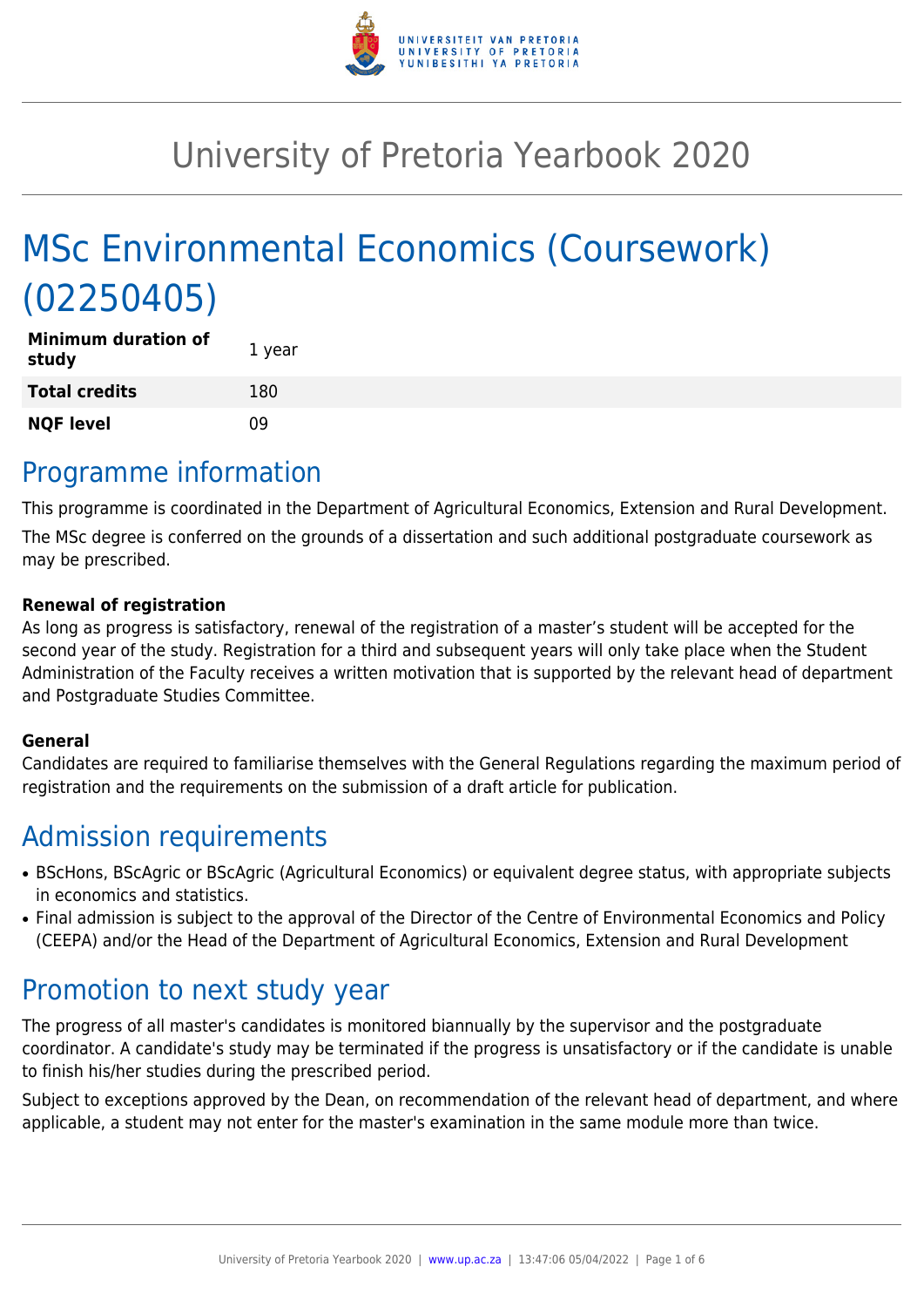

# Pass with distinction

The MSc degree is conferred with distinction to candidates who obtain a final average mark of at least 75% and a mark of at least 75% for the dissertation/mini-dissertation from each of the members of the examination panel. Where a member of the examination panel awards a mark of less than 75% for the dissertation/mini-dissertation, that member of the examination panel must offer, in writing, support for his/her decision, or indicate in writing that he/she supports the examination committee's decision to confer the degree with distinction.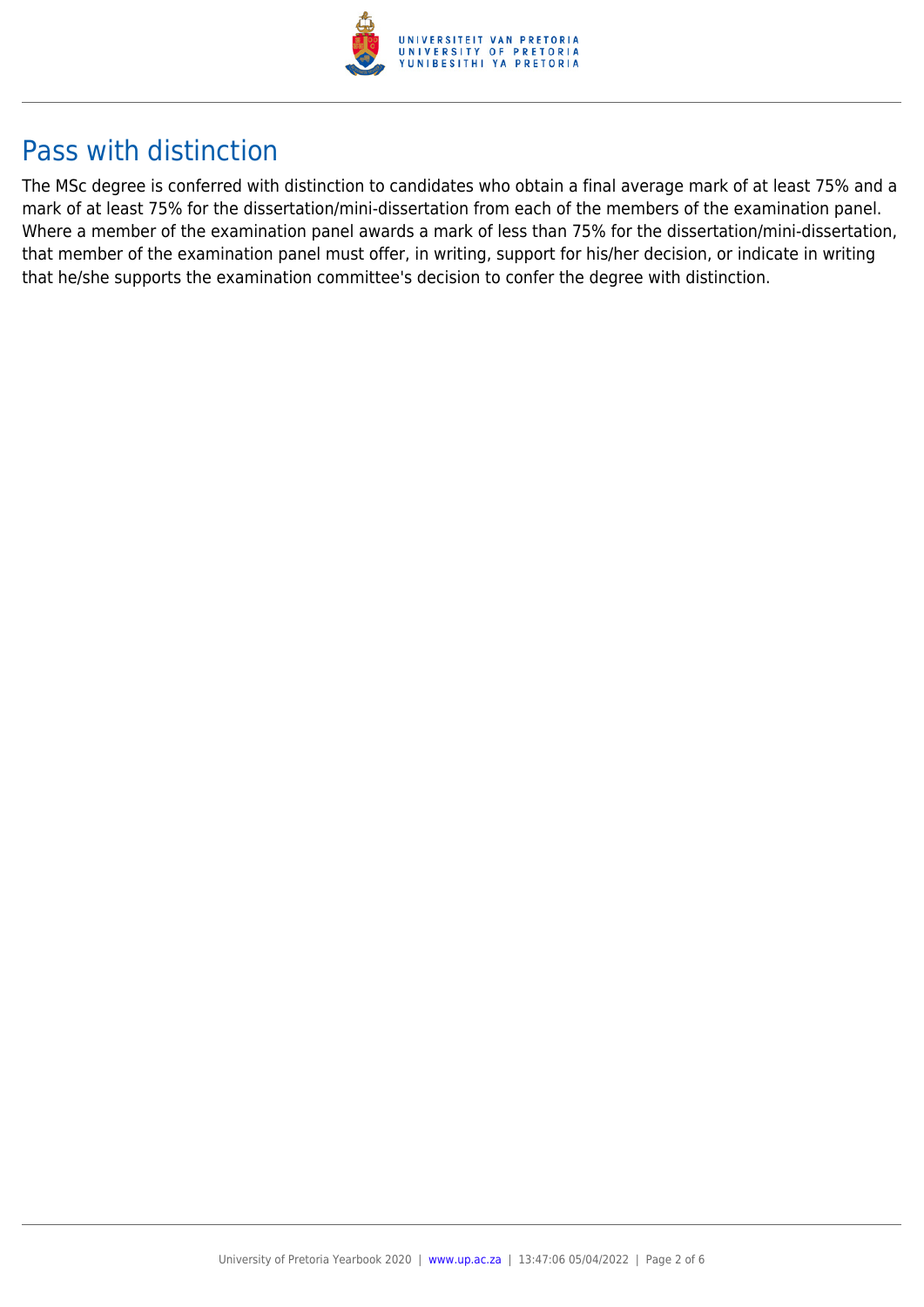

# Curriculum: Final year

**Minimum credits: 180**

## **Core modules**

### **Applied econometrics 810 (LEK 810)**

| <b>Module credits</b>         | 15.00                                             |
|-------------------------------|---------------------------------------------------|
| <b>Prerequisites</b>          | No prerequisite.                                  |
| <b>Contact time</b>           | 1 lecture per week, 1 practical per week          |
| <b>Language of tuition</b>    | Module is presented in English                    |
| <b>Department</b>             | Agricultural Economics Extension and Rural Develo |
| <b>Period of presentation</b> | Semester 1 or Semester 2                          |

#### **Module content**

Econometrics. Linear regression: assumptions of the linear regression model, OLS estimators and properties, hypothesis testing (single and multiple restrictions), forecasting, dummy variables. Violations of the linear model assumptions: multi-colinearity, heteroscedasticity, serial correlation and distributed lag models, (GLS estimators). Advanced topics: Quantitative response models (logit, tobit and probit analysis) co-integration, instrumental variables and 2-stage least squares.

#### **Applied micro-economics 815 (LEK 815)**

| <b>Module credits</b>         | 15.00                                             |
|-------------------------------|---------------------------------------------------|
| <b>Prerequisites</b>          | No prerequisites.                                 |
| <b>Contact time</b>           | 1 practical per week, 2 lectures per week         |
| Language of tuition           | Module is presented in English                    |
| <b>Department</b>             | Agricultural Economics Extension and Rural Develo |
| <b>Period of presentation</b> | Semester 1                                        |

#### **Module content**

Economic models and empirical applications in food demand and agricultural production, welfare economics, risk analysis, and industrial organisation as it relates to the agricultural and food industry.

#### **Environmental valuation and policy 826 (LEK 826)**

| <b>Module credits</b>      | 15.00                                             |
|----------------------------|---------------------------------------------------|
| <b>Service modules</b>     | Faculty of Economic and Management Sciences       |
| <b>Prerequisites</b>       | No prerequisites.                                 |
| <b>Contact time</b>        | 1 lecture per week                                |
| <b>Language of tuition</b> | Module is presented in English                    |
| <b>Department</b>          | Agricultural Economics Extension and Rural Develo |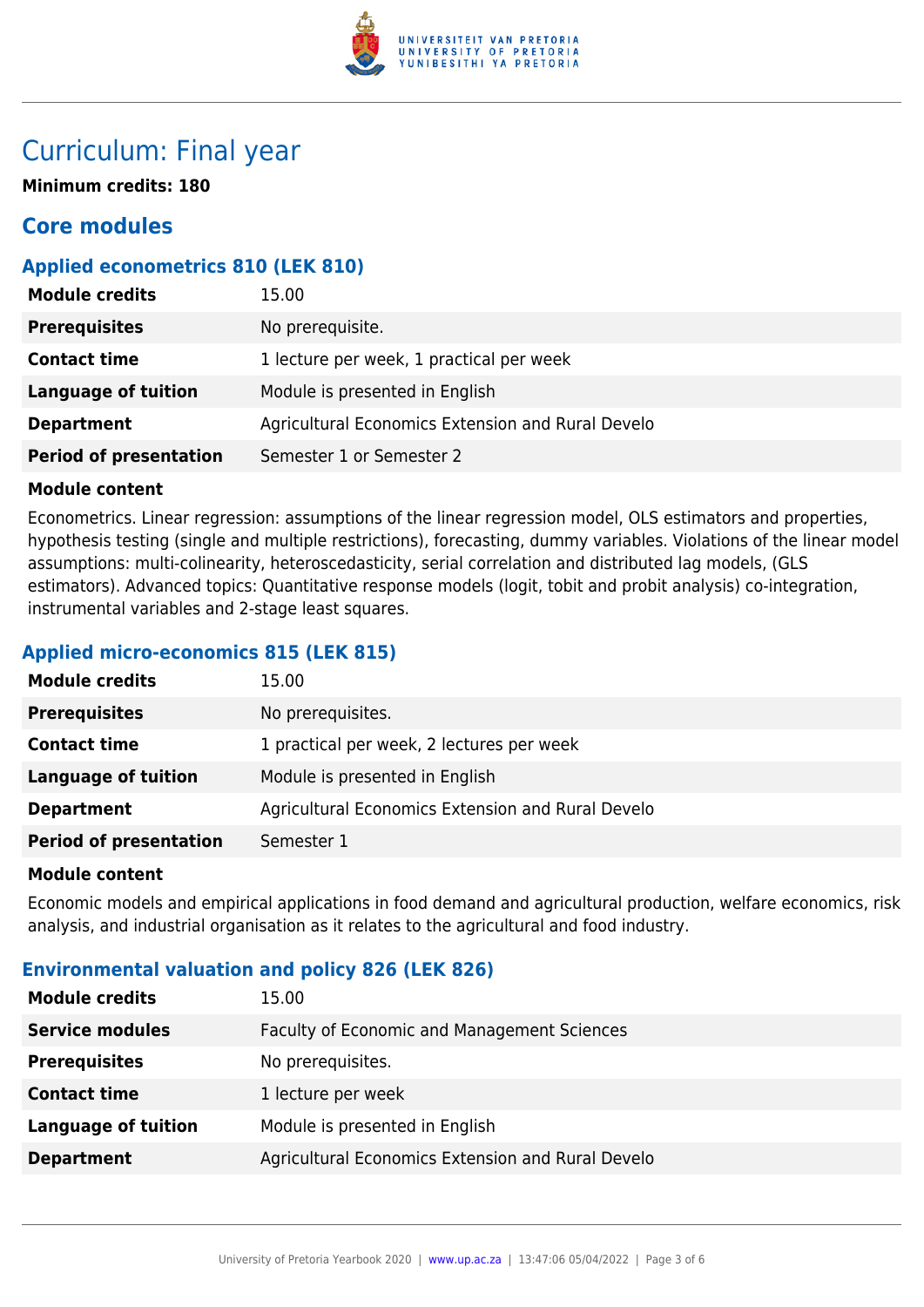

#### **Period of presentation** Semester 2

#### **Module content**

Environmental valuation and policy. This module will review the basic principles of microeconomic theory needed for understanding and analysis of environmental problems, introduce market and non-market techniques of valuation of natural resources and environmental services (hedonic pricing, contingent valuation, transport cost, willingness-to-pay, cost-based techniques, etc.), public goods and environmental externalities, property rights regimes and selection of appropriate environmental policy instruments for management of environmental externalities.

#### **Natural resource and environmental economics 880 (LEK 880)**

| <b>Module credits</b>         | 15.00                                             |
|-------------------------------|---------------------------------------------------|
| <b>Prerequisites</b>          | No prerequisites.                                 |
| <b>Contact time</b>           | 3 lectures per week                               |
| <b>Language of tuition</b>    | Module is presented in English                    |
| <b>Department</b>             | Agricultural Economics Extension and Rural Develo |
| <b>Period of presentation</b> | Semester 2                                        |

#### **Module content**

Natural resource and environmental economics. This module reviews the origins and evolution of natural and environmental resource economics. It describes and studies the application of economic principles and analytical methods for sustainable development of renewable, non-renewable and environmental economics. Examine sources of inefficiency and causes as well as indicators of environmental degradation. The economics of pollution management: Concepts, policies and instruments. Sustainable management of natural and environmental resources. Introduction to natural and environmental resource policy. Economic valuation of natural and environmental resources.

#### **Mini-dissertation: Agricultural economics 892 (LEK 892)**

| <b>Module credits</b>         | 90.00                                             |
|-------------------------------|---------------------------------------------------|
| Language of tuition           | Module is presented in English                    |
| <b>Department</b>             | Agricultural Economics Extension and Rural Develo |
| <b>Period of presentation</b> | Year                                              |

### **Elective modules**

### **Production economics 811 (LEK 811)**

| <b>Module credits</b>         | 15.00                                             |
|-------------------------------|---------------------------------------------------|
| <b>Contact time</b>           | 1 practical per week, 2 lectures per week         |
| <b>Language of tuition</b>    | Module is presented in English                    |
| <b>Department</b>             | Agricultural Economics Extension and Rural Develo |
| <b>Period of presentation</b> | Semester 2                                        |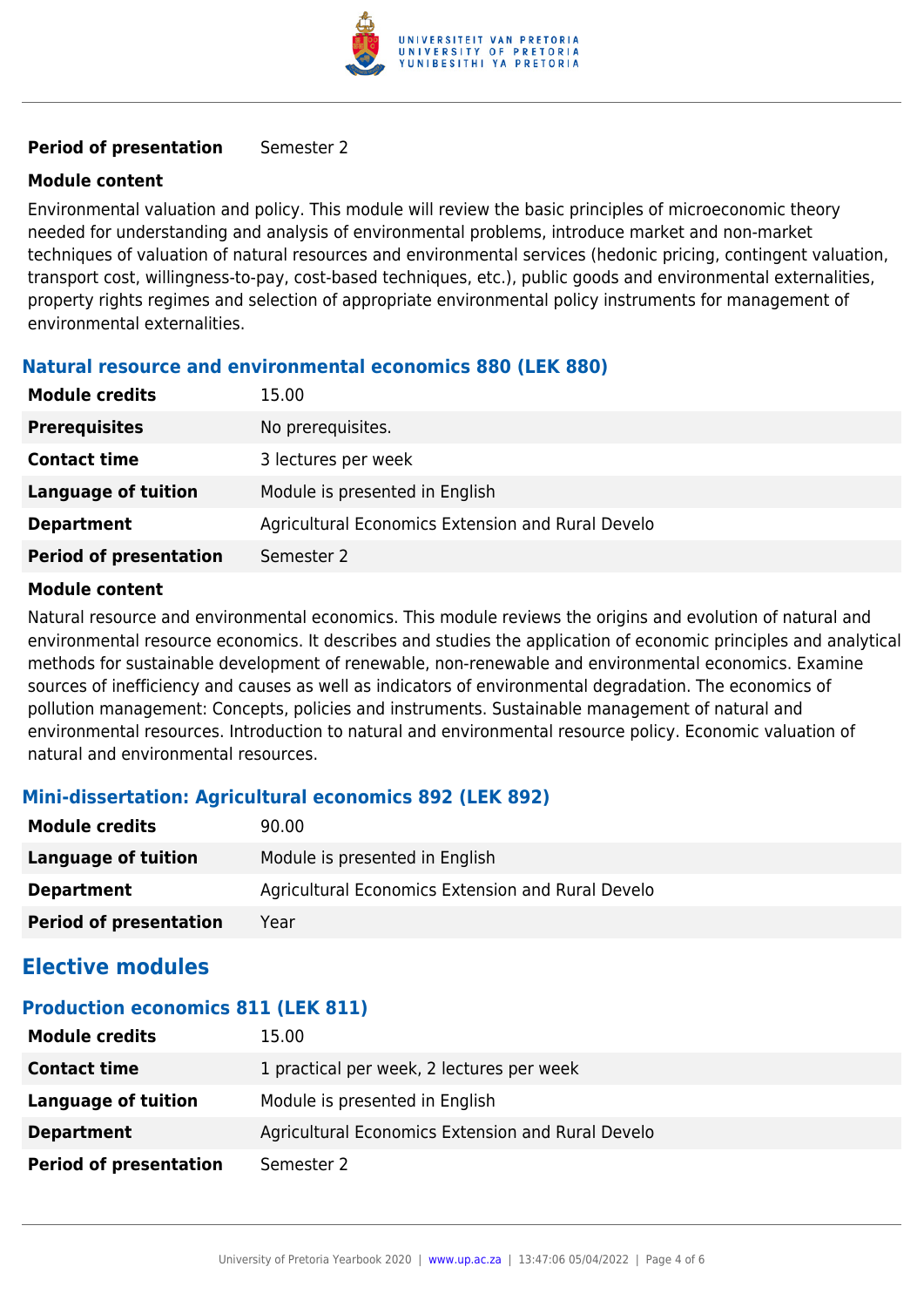

#### **Module content**

This module follows on the final-year module LEK 421 and is taught at the intermediate level and now moves beyond the single input production function to analysis with multi-variable functions. Detailed exposure to production, cost and profit functions, and the duality that exists between these is a core element of the module. The focus will also be on the implications of the properties for the economic behavior of agents. At the end of this module students will have complete competence in algebraically solving for the cost minimisation and profit maximisation problems. Themes covered in the module are: Properties of production functions. Economic theory of cost. Economic Theory of Profits. Duality between the cost and production functions. Duality between the profit and production functions. Applied topics.

### **Quantitative methods for agricultural and environmental policy 814 (LEK 814)**

| <b>Module credits</b>         | 15.00                                             |
|-------------------------------|---------------------------------------------------|
| <b>Service modules</b>        | Faculty of Economic and Management Sciences       |
| <b>Prerequisites</b>          | No prerequisites.                                 |
| <b>Contact time</b>           | 1 lecture per week, 1 practical per week          |
| <b>Language of tuition</b>    | Module is presented in English                    |
| <b>Department</b>             | Agricultural Economics Extension and Rural Develo |
| <b>Period of presentation</b> | Semester 1                                        |

#### **Module content**

Quantitative models for agricultural and environmental policy. This module will introduce students to applications of discrete choice and linear regression models to agricultural and environmental economics. These include demand systems, production functions and treatment effects/impact assessment models. The second part of the class will focus on mathematical programming and numerical methods including but not limited to multisector models, Input-output and programming models and social accounting matrices for consistent production planning, growth, income distribution and trade policy analysis. Computable general equilibrium models.

#### **Institutional economics 882 (LEK 882)**

| <b>Module credits</b>         | 15.00                                             |
|-------------------------------|---------------------------------------------------|
| <b>Service modules</b>        | Faculty of Economic and Management Sciences       |
| <b>Prerequisites</b>          | No prerequisites.                                 |
| <b>Contact time</b>           | 1 lecture per week                                |
| <b>Language of tuition</b>    | Module is presented in English                    |
| <b>Department</b>             | Agricultural Economics Extension and Rural Develo |
| <b>Period of presentation</b> | Semester 1                                        |